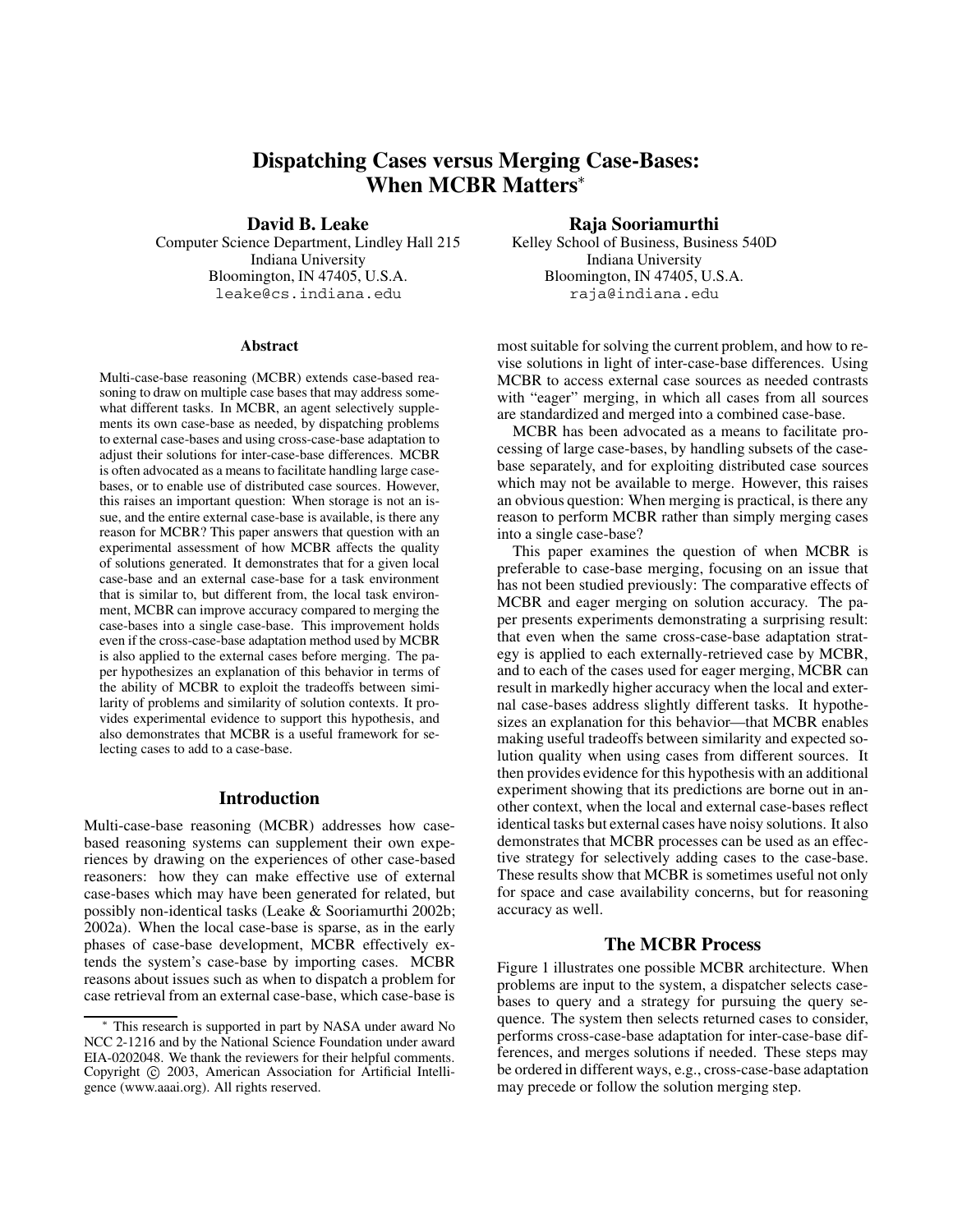For example, in an e-commerce application, a local merchant asked to estimate the price for a particular home theater system might first seek product information from its own case-base, and, if no sufficiently similar cases were available there, might dispatch the queries to other suppliers. It might then have to adjust the predicted prices based on systematic inter-case-base differences (e.g., to convert prices from Euros to dollars, if cases from a European supplier were being retrieved for American use).

The general MCBR framework may treat the local casebase in a special way, or may treat all case-bases, local and external, according to a uniform set of dispatching criteria. For example, if the local case-base has a low access cost, it might be favored by a cost-based dispatching strategy, but if it contains noisy cases, it might not be favored by a qualityoriented dispatching strategy. In what follows, for simplicity we will assume that there is a single fixed local case-base and a single fixed external case-base. However, we believe that the results will apply to the more general model as well.

We have explored a dispatching method in which problems are dispatched to an external case-base if their distance from the most similar local case exceeds a threshold, as well as methods for automatically setting this threshold (Leake & Sooriamurthi 2002b). The dispatching method treats the external case-base and its similarity/retrieval method as a "black box," analyzing system performance on initial problems and selecting the dispatching threshold that gives the best performance on that sample.

### **New Motivations for MCBR: Two Hypotheses**

A number of potential benefits have been advanced for using MCBR (Leake & Sooriamurthi 2002b). These include *increasing efficiency*—dividing up the case-base may increase retrieval speed—*augmenting coverage when needed*, and *exploiting distributed case information available on a per-case basis.* If external case-bases become commercial knowledge resources, cases may be available individually, but without access to the case-base as a whole.

Although there are compelling arguments for these advantages, they apply primarily when constraints on processing speed, storage, or case access prevent merging the different case-bases. If those constraints do not apply, it would be possible to simply import all external cases as a group, perform cross-case-base adaptation on the entire group, and then to reason from the single resulting case-base by the normal CBR process. However, this paper proposes two new motivations that can make MCBR useful even when it is practical to perform eager case-base merging:

1. **Increasing solution quality:** If two case-bases are merged, all the cases in the resulting case-base are treated uniformly for future retrievals, and the criterion for choosing between their cases is simply their similarity to new problems. In MCBR, however, considerations beyond similarity—such as the quality of cross-case-base adaptation—can be traded off against similarity. This prompts the *MCBR quality hypothesis*: MCBR—lazy retrieval and cross-case-base adaptation—should sometimes provide improved solution quality compared to cross-case-base adapting all external cases and merging them with the local case-base.

2. **Guiding selective case addition:** When a CBR system has insufficient competence, additional cases may be needed. Research on case discovery examines how to select cases to add (McSherry 2000) and to identify cases to fill competence gaps in the case-base (e.g., (McKenna & Smyth 2001)). The MCBR process of dispatching cases to external case-bases may be seen as another strategy for case-base building, in which cases are added to fill only those competence gaps that affect the current performance of the CBR system, given the characteristics of local casebase, external case-base, and cross-case-base adaptation. This prompts the *MCBR case-base building hypothesis*: MCBR is a useful framework for guiding case addition.

These hypotheses are examined in the following sections.

## **Solution Quality Effects for Merging vs. Dispatching**

The success of MCBR depends on the availability of external case-bases to fill the local case-base's competence gaps. When such external case-bases are available, merging all case-bases may seem to be a good alternative to MCBR's lazy merging: Eager merging avoids the overhead and potential for error of case dispatching. However, the *MCBR quality hypothesis* suggests that MCBR may be advantageous even when merging is possible. To explore this hypothesis, we performed experiments on the quality effects of eager vs. lazy merging.

### **Experimental Design**

Our experiments compared lazy and eager case-base merging for the task of predicting median housing prices, using a publicly-available data set from the Delve group.<sup>1</sup> This data set includes 22,784 cases from the 1990 U.S. census, divided by states. In the experiments, a randomly-selected subset of the cases from one state was used as the "local" case-base, and the complete case-base for another state was used as the "external" case-base. The reason for including only a subset of the local cases was to simulate the circumstances when MCBR is expected to be useful: when the local case-base has incomplete coverage, so additional cases are needed.

Here all cases use the same representation scheme, but the price for a given set of property features will change based on differences in the housing markets in different states. Intuitively, this prediction task can be seen as related to what a real estate appraiser might do after moving to a new area, when it is necessary to reason from a combination of local and non-local experience. The state case-bases used (with their abbreviations and sizes) are Alabama (AL, 470 cases), Florida (FL, 752 cases), Indiana (IN, 590 cases), Illinois (IL, 1308 cases), Kentucky (KY, 471 cases), Mississippi (MS, 324 cases), and Ohio (OH, 1051 cases). In the experiments, sparse versions of the IN case-base were used as the local case-base. (An asterisk will designate the sparse version of a case-base, e.g., IN\* is the sparse version of the Indiana

<sup>1</sup> http://www.cs.toronto.edu/˜delve/data/census-house/desc.html.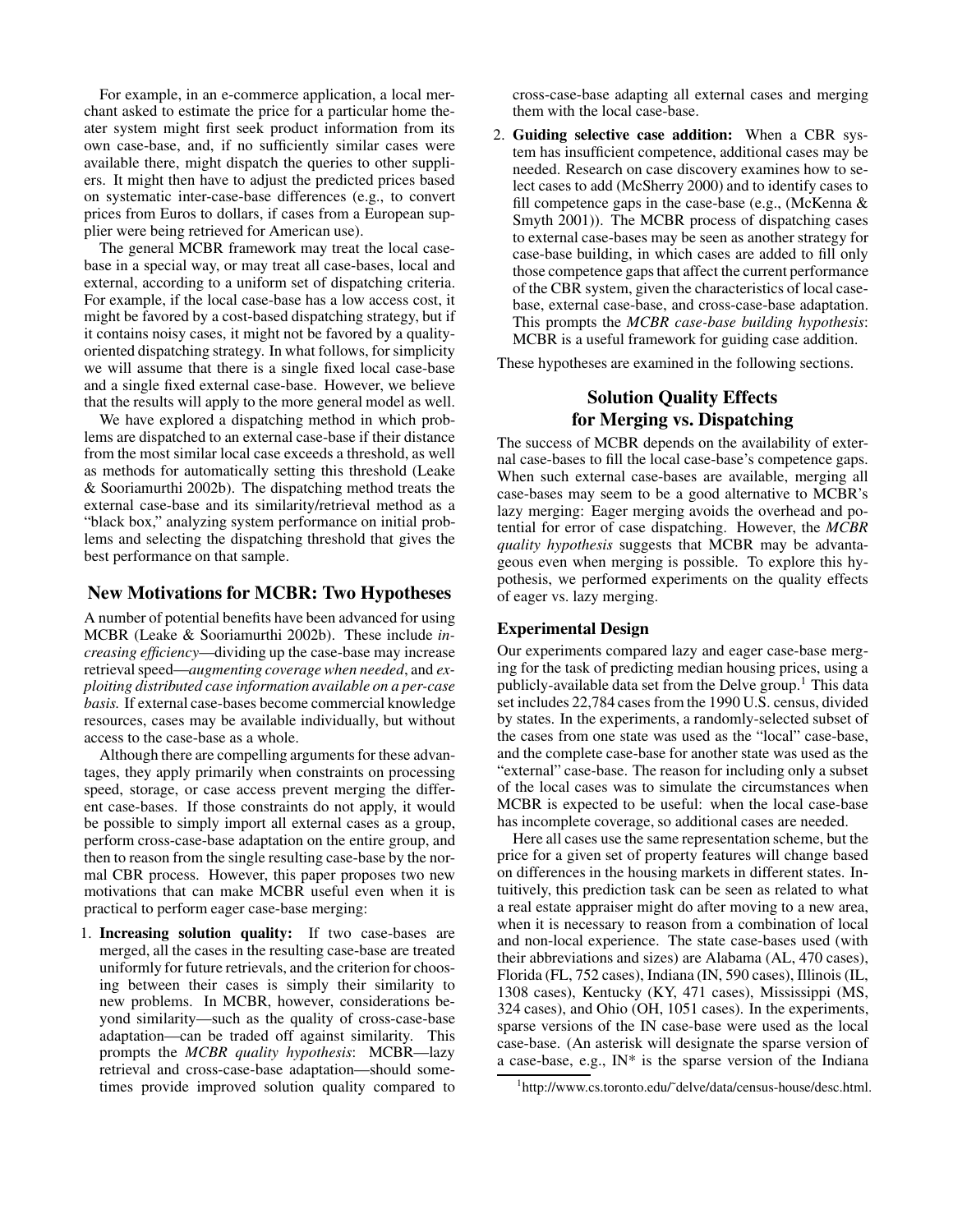

Figure 1: Multi-case-base reasoning framework for drawing on a set of case-bases (Leake & Sooriamurthi 2002b)

case-base). Complete versions of the other case-bases were taken as the external case-bases.

For each combination of sparse local case-base and external case-base, prediction quality was compared for lazy and eager merging. Both conditions used test problems from the original IN case-base, with leave-one-out cross validation. The system automatically selected one of four cross-casebase adaptation strategies—identity, linear interpolation, or two alternative case-based methods—expected to maximize performance, using the inductive selection algorithm described in (Leake & Sooriamurthi 2002a), applied to the first 30 problems in the problem stream.

For the eager merging condition, the merged case-base was generated by taking each case from the external casebase, applying cross-case-base adaptation, and adding the cross-case-base adapted version to the local case-base. In subsequent tests, normal CBR was done on the resulting case-base, with prices predicted by averaging prices of the 3 nearest neighbors. For MCBR, a dispatching threshold was selected by the learning method in (Leake & Sooriamurthi 2002a); when the distance between an input problem and the most similar case in the local case-base exceeds the threshold, the problem is dispatched to the external case-base. The external case for the most similar problem is then retrieved. If it is more similar than the most similar local case, the solutions of the three nearest neighbors in the external casebase are averaged, and the result is cross-case-base adapted to yield a solution.

#### **Experimental Results on MCBR vs. Eager Merging**

Figure 2 graphs the performance of MCBR vs. eager merging for IN\* as the local case-base (here IN\* contains  $1\%$ of the original IN cases), and OH, IL, KY, respectively, as external case-bases. The bars show the average performance for 10 versions of the local case-base, all containing the same number of randomly-selected cases. The first bar shows the prediction performance of the local case-base in isolation. Next, each pair of bars represents the merged and dispatched behavior for MCBR with a given local casebase/external case-base combination. In all trials, including tests done with other case-base combinations, the performance of MCBR with case-dispatch is at least as good as that of the merged case-base behavior and often noticeably surpasses it (e.g., for  $[IN^*, KY]$ ,  $[AL^*, MS]$ ). Thus un-



Figure 2: Performance of eager merging vs. MCBR.

der some circumstances, eager merging can be detrimental to the performance of the CBR system. The following section hypothesizes an explanation for that behavior.

### **Why MCBR May Increase Accuracy**

Initially, it appears surprising that MCBR could improve quality compared to normal CBR after merging all available cases. At the very least, MCBR introduces a new potential source of error, the decision of whether to process a case in the local or (potentially less suitable) external case-base. However, we believe that the benefit of MCBR can be explained by the added control MCBR gives the case selection process, enabling using external cases only when they are expected to be beneficial.

The value of using a case from a case-base with somewhat different characteristics depends not only on the similarity of the problem that case solves to the new problem, but also on (1) the level of inter-case-base differences—the extent to which the solutions for similar problems may differ in the local and external case-bases, and (2) the ability of cross-case-base adaptation procedures to compensate for inter-case-base differences. Even if the external case is very similar to the input problem, using that case may de-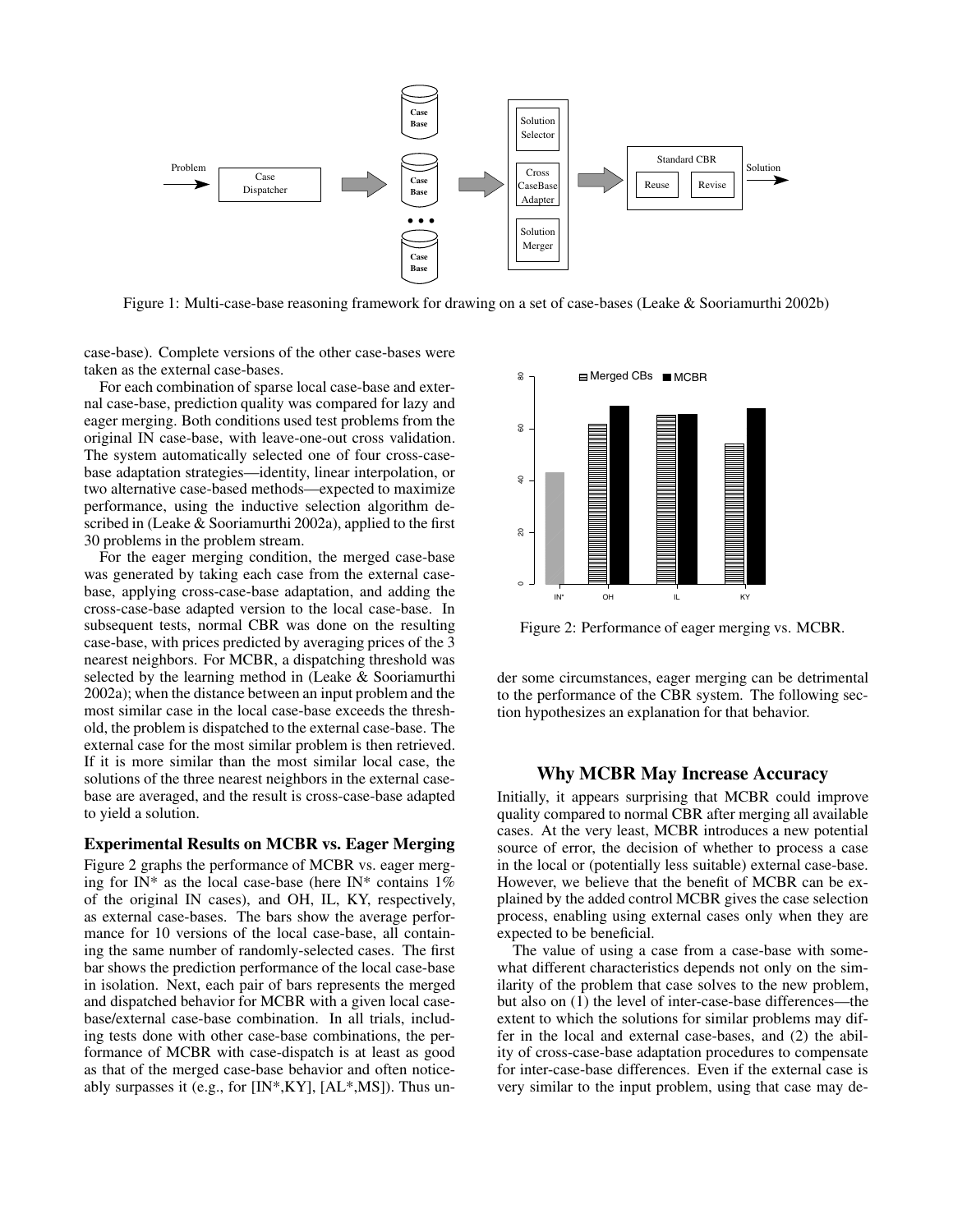

Figure 3: Why case-base merging may decrease accuracy.

grade performance if it suggests a less-reliable solution than a more dissimilar case from the local case-base.

Figure 3 illustrates a potential bad result of eager merging. In the figure, the x-axis measures the similarity distance of cases to the given target problem. The y-axis measures the quality of the solution associated with a case. Here, if the local and external case-bases are merged, the two external cases (E1 and E2) will be most similar to the target problem. E2, the closest case, will be used to solve the target, resulting in a comparatively poor solution. However, if cases in the external case-base systematically produce worse solutions for a given similarity level, MCBR can take that into account. By learning a sufficiently high dispatching threshold (thereby preferring to solve problems using local cases), MCBR can use only those external cases that are so much more similar that their similarity counterbalances their lower expected solution quality for a given similarity level. In the figure, the dotted line on the x-axis indicates a possible dispatching threshold to avoid the previous problem. In MCBR, because the distance from L1 to the target problem is less than the dispatching threshold, L1's (higher quality) solution is used. To illustrate using the real estate appraisal domain, a realtor may generate a better estimate pricing a new house based on a somewhat dissimilar house that is nearby, instead of a more similar house in a different area. However, using cases from another area might be worthwhile if local cases are too dissimilar (e.g., pricing an apartment when the only local cases are for houses).

Thus with the right dispatching criteria, MCBR can improve solution quality compared to eager merging, by taking into account the quality of the external case-base and crosscase-base adaptation. Eager merging lacks that capability.

### **MCBR to Guide Use of Noisy Case-Bases**

If the explanation in the previous section is correct, MCBR should be beneficial when there are differences between the expected quality of solutions from external and local casebases. To examine this hypothesis, we conducted an experiment in which the difference in expected quality comes from noise in the external case-base, rather than from differences in the tasks that the local and external case-bases address. This experiment also tested the ability of our learning strategy for case dispatching to automatically adjust to changing case-base characteristics.



Figure 4: Comparative performance of case acquisition strategies: local CB (5% IN) and external noisy case-base (10% IN with added noise).

In this experiment, we took two random samples of the IN case-base, treating one as the local and the other as the external case-base. To study the effects of case-base quality, varying amounts of uniformly-distributed noise were probabilistically added to the solution part of the cases in the external case-base. Our previous experiment on case-base merging vs. MCBR was repeated on this combination of local and external case-bases. Figure 4 graphs our results. We see that when a noisy case-base is merged, performance of the combined case-base drops. However, the dispatching learning strategy associated with MCBR is able to respond to the noisiness of the external case-base and its reduced contribution to forming an effective solution. Hence as noise increases in the external case-base, the dispatching learning strategy effectively shuts down case-dispatch, handles input problems locally, and thereby avoids the performance degradation that results when the case-bases are merged. This shows that when an external case-base is noisy, MCBR can automatically self-adjust the whole system to compensate for decreased effectiveness of the external case-base, again providing accuracy benefits compared to eager merging. This is consistent with our prediction.

### **Using MCBR to Guide Effective Case Addition**

Although merging an entire external case-base may be detrimental when solutions in the external case-base are unreliable, it is clear that case additions may be beneficial, even from a case-base that is less reliable than the local one. For example, a new case from an external case-base may fill a crucial competence gap. We hypothesized that, given an original case-base and another case-base with less reliable solutions, MCBR is a good strategy for selecting which cases to import from the external case-base. To explore this hypothesis, we performed an experiment in which a very sparse (1%) version of the Indiana case-base (IN\*) was the local case-base, and FL was the external case-base. We then compared (1) performance using only IN\*, (2) performance using MCBR to select cases from FL to add, and adding the